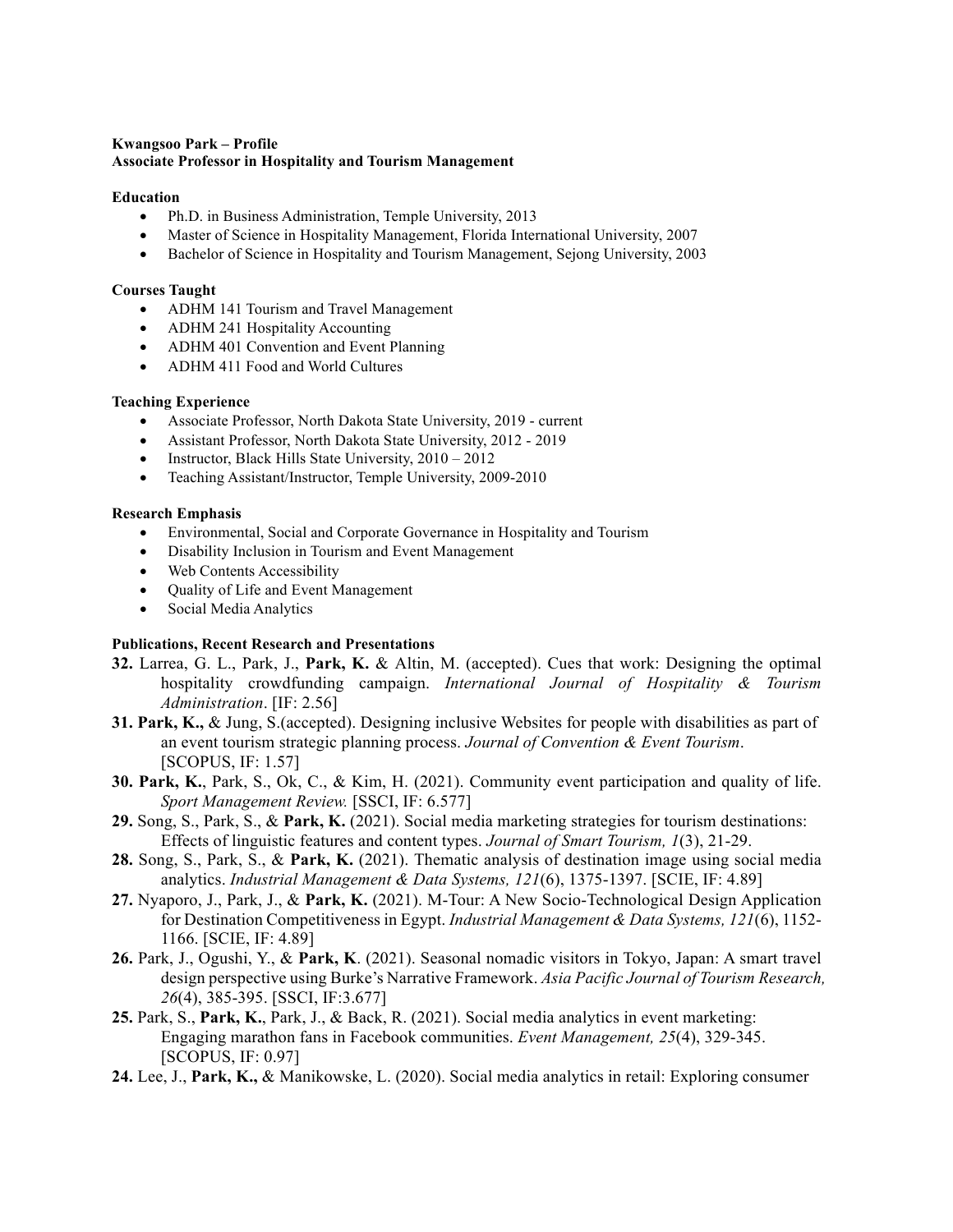engagement on Facebook. *Journal of Textile Science & Fashion Technology, 7*(3), 1-8.

- **23.** Ok, C., **Park, K.**, Park, S., & Jeon, H (2020). Event participation and advocacy: Assessing the role of affective commitment and perceived benefits. *Journal of Travel and Tourism Marketing, 37*(1), 128-140. [SSCI, IF: 7.564]
- **22. Park, K.** & Kim, D. (2019). How does the smoke-free policy affect casino revenues? *Culinary Science & Hospitality Research, 25*(9), 97-101.
- **21. Park, K.**, Kim, H., & Chung, J. (2019). Bottom-up Theory of Life Satisfaction by running event participants. *e-Review of Tourism Research, 16*(6), 557-566. [SCOPUS]
- **20. Park, K.**, Park, J., & Back, R. (2019). Determinants of marathoners' event expenditures: An in-depth exploration of past experience. *Journal of Hospitality and Tourism Insights, 2*(2), 110-120. [SCOPUS]
- **19.** Manikowske, L., Lee, J., & **Park, K.** (2019). Use of social media by small fashion retailers and their customer engagement. *International Journal of Costume and Fashion, 19*(1), 51-68.
- **18.** Lee, J, & **Park, K.** (2018). Antecedents of intent to purchase a brand extension: A university-licensed merchandise case. *Journal of Fashion Business, 22*(3), 1-15.
- **17.** Lee, J., & **Park, K.** (2017). Determinants of the downtown image and retail patronage: A case of Fargo, North Dakota. *Journal of Extension, 55*(2), 1-7. [IF: 0.31]
- **16.** Park, S. & **Park, K.** (2017). Thematic analysis of event management research. *International Journal of Contemporary Hospitality Management, 29*(3), 848-861. [SSCI, IF: 6.514]
- **15. Park, K.**, Ha, J., & Park, J. (2017). An experimental investigation on the determinants of online hotel booking intention. *Journal of Hospitality Marketing & Management, 26*(6), 627-643. [SSCI, IF: 7.022]
- **14.** Ha, J., **Park, K.** & Park, J. (2016). Which restaurant should I choose?: Herd Behavior in Restaurant Industry. *Journal of Foodservice Business Research, 19*(5), 396-412. [IF: 0.95]
- **13.** Kim, D., **Park, K.**, & Kim, H. (2016). Exploring the flexibility of travel decision making and its determinants. *Korean Journal of Tourism Research, 31*(3), 297-315.
- **12. Park, K.** (2016). Determinants of spending by motorcycle-rally visitors. *Event Management, 20*(2). 255-265. [IF: 0.97]
- **11. Park, K.** & Park, S. (2016). Topic trend of event management research. *Event Management, 20*(1)*.* 109-115. [IF: 0.97]
- **10.** Park, S. & **Park, K.** (2015). Intercoder reliability indices in tourism research. *Annals of Tourism Research, 55, 180-183*. [SSCI, IF: 9.011]
- **9.** He, L., **Park, K.**, & Roehl, W. S. (2013). Religion and perceived travel risks. *Journal of Travel and Tourism Marketing, 30*(8), 839-857. [SSCI, IF: 7.564]
- **8. Park, K.** & Lee, S. (2011). Does an optimal firm size exist for publicly traded U.S. hotels? *Tourism Economics, 17*(2), 359-372. [SSCI, IF: 4.438]
- **7.** Lee, S., Lee, C., & **Park, K.** (2010). A comparative study of learning styles and cultural values between Korean and American university students in hospitality and tourism programs. *Korean Journal of Hospitality Administration, 19*(5), 33-51.
- **6. Park, K**., Reisinger, Y., & Noh, E. (2010). Luxury shopping tourism. *International Journal of Tourism Research, 12*(2), 167-178. [SSCI, IF: 3.791]
- **5. Park, K**. & Reisinger, Y. (2010). Differences in the perceived influence of natural disasters and travel risk perception on international travel. *Tourism Geographies, 12*(1), 1-24. [SSCI, IF: 6.64]
- **4. Park, K**., Reisinger, Y., & Park, C. (2009). Visitors' motivation for attending theme parks in Orlando, Florida, USA. *Event Management, 13*(2), 83-101. [IF: 0.97]
- **3. Park, K**. & Reisinger, Y. (2009). Cultural differences in shopping for luxury goods: Western, Asian